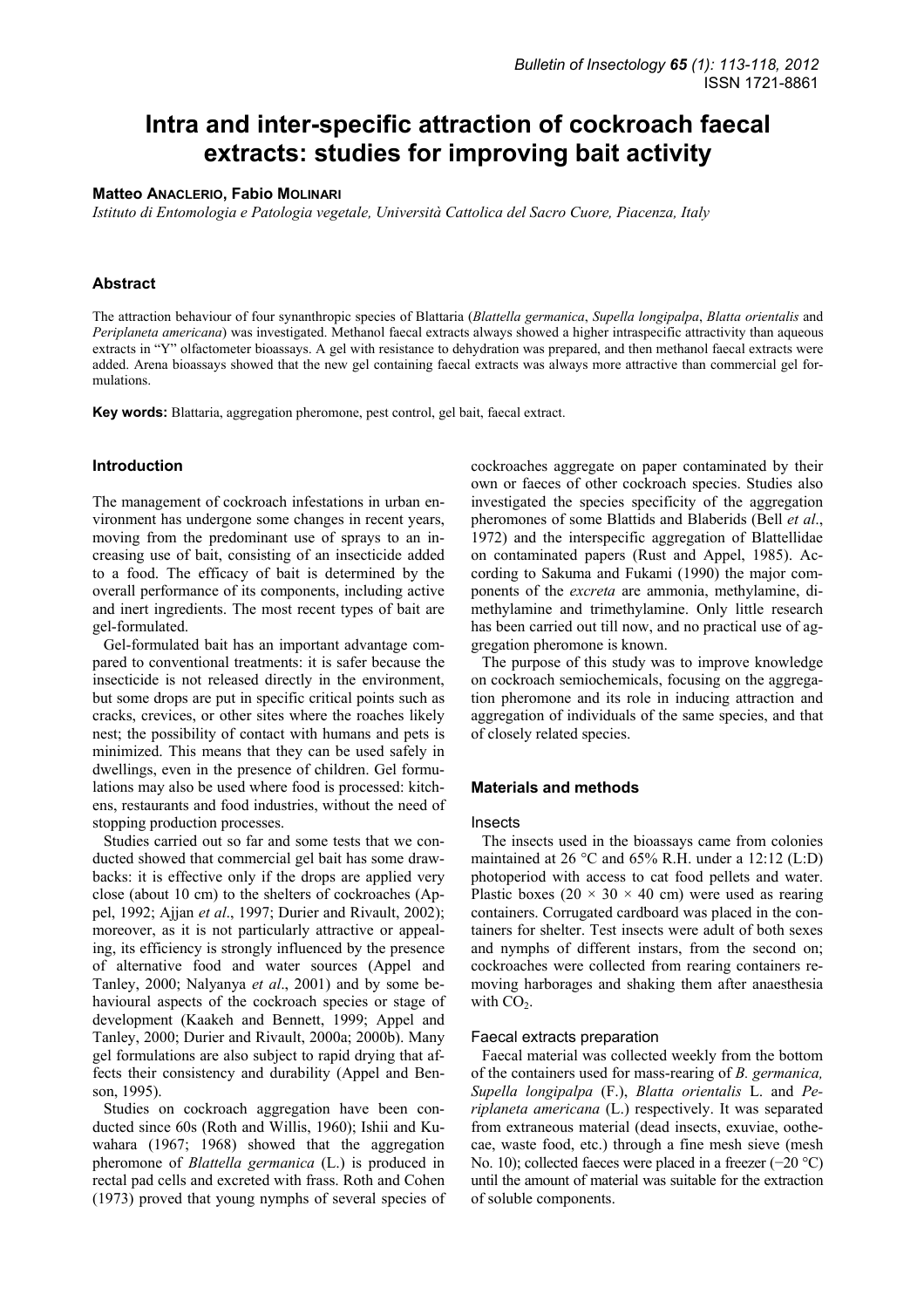As it is thought that the main attractive components of aggregation pheromones of cockroaches are mostly mixtures of alkylamines, perhaps present as salts (Sakuma *et al*., 1997a; 1997b), extraction was performed with two different solvents: with methanol and, as recommended by some authors (e.g. Miller *et al*., 2000), with water.

For both extractions the same procedure was adopted: 10 g of faeces were added to 30 g of solvent in a flask  $(V = 50$  ml), mixed using a magnetic stirrer and settled for 60 minutes. The mixture was centrifuged for 5 minutes at 4 °C at about 130x *g* to separate the liquid phase from the solid one. The supernatant was collected and stored at 4 °C in a glass vial until the use in olfactometer bioassays.

# Olfactometer bioassays

A "Y-tube" Plexiglas olfactometer was used (internal diameter 28 mm). The airflow was set to 250 ml min<sup>-1</sup> for each arm, for a total of 500 ml  $min^{-1}$  in the main arm. Bioassays were carried out with faecal extracts of the four species listed above, obtained with water and methanol (separately). The trial assessed the attractivity of each extract against insects (10 adult females + 10 adult males  $+ 20$  nymphs of  $2<sup>nd</sup>$  and following instars) of each species. Each insect was used only once.

At one end of the olfactometer, randomly chosen, a piece of filter paper (about 24 cm<sup>2</sup>) soaked with 500  $\mu$ l of faecal extract at 1:10 dilution was placed, while at the other end a filter paper soaked with the same amount of distilled water was placed as a control.

Each insect was given 5 minutes to make a choice. The faecal extract was considered attractive if the cockroach, after reaching the attractant, spent at least 1 minute in the arm (to avoid false-positive). The insect was discarded if it spent more than 1 minute in the main arm or in the case it had not moved from the starting cage. The time spent to reach the extract was also recorded.

#### New gel formulations and bioassay in arenas

Some gels were prepared using the following ingredients in different proportions (not all the ingredients have been used for each gel): wheat protein, modified corn starch, guar gum, locust bean gum, carboxymethylcellulose, alginate, carrageenan, gelatin, agar agar, pectin, xanthan gum, emulsifiers.

Twelve gels were prepared, and they were separated in four groups depending on the main ingredient: modified corn starch, pectin, carrageenan and gelatin. Subsequently three of these gels were selected, considering the most suitable consistency obtained and according to the results of olfactometer bioassays carried out to evaluate the palatability of the gel. In these assays 20 individuals of all ages of *B. germanica* were given the choice among gels belonging to different groups, and the time spent to reach the gel and feeding on the gel itself was recorded. Peach jam and distilled water were used as control.

The three selected gels (all belonging to the group having carrageenan as main ingredient) were tested for resistance to desiccation by placing drops of gel on a glass and leaving them for 6 days at  $21.5 \pm 1.5$  °C and  $28 \pm 4\%$  RH. The weight loss was recorded every 24 hours and 3 replications were carried out.

The gel that showed the best physical characteristics was used in subsequent tests mixed with faecal extracts. Since it was estimated that the optimal concentration of faecal extract (*i.e*. the one that showed the best attraction power) is that obtained at 1:10 dilution, the concentration of the extract added to the gel was carried out homogenizing 1 g of faecal extract (extracted from faeces with methanol) and 9 g of gel.

PVC arenas  $(1 \times 1$  m) with walls treated to avoid insects climbing were used to estimate the attractivity of this new gel and to compare it to commercial alternatives: Solfac Gel (Imidacloprid 2.15% - Bayer), Goliath Gel (Fipronil 0.05% - BASF), Maxforce Roach Bait Gel (Hydramethylnon 2.15% - Bayer) and Avert Cockroach Bait Gel (Abamectin 0.05% - BASF).

Since the exact content of commercial gel formulations is not known, with the exception of the active ingredient, it was not possible to evaluate their ingredients separately; for this reason we decided to evaluate the new prepared gel in its complexity (base and faecal extracts together).

Two shelters made of corrugated cardboard were placed in two opposite corners inside each arena, and insects were left 24 hours in the arena to adapt, before the bioassay was carried out.

To verify the attractivity of the gel formulation, a drop (∼0.2 g) was placed in the middle of a cardboard sticky trap (Agrisense Lo-line Cockroach Trap, approx.  $210 \times$  $100 \times 25$  mm) located in the centre of the arena. An empty sticky trap was used as control in separated replicates (in each bioassay only one sticky trap was put in the arena). The assessment of the catches was carried out after 1, 2, 3, 4 and 5 days, and caught insects were left inside the trap.

Three replicates were carried out for each product  $(21.5 \pm 1 \degree C, \text{RH } 29 \pm 3.5\%, \text{ L:D} = 12.12)$ . These assays were carried out with *B. germanica* (20 individuals/arena) and *S. longipalpa* (10 individuals/arena) separately, using gel added with the respective faecal extract.

# Repellency of active ingredients

As the base of the commercial gel products without active ingredients was not available, it was impossible to assess their attractivity and repellency separately. Some tests were carried out with the method of "Ebeling choice boxes", as described by Ebeling *et al*. (1966; 1967) and Busvine (1971), to assess a possible repellency of commercial formulations caused by the presence of the insecticide.

# Statistical analysis

Olfactometer bioassays: statistical analysis was performed as the chi-square test (SPSS 15); insects that did not respond (nr) were not considered in statistical analysis, according to previous similar studies (Schal *et al.*, 1992); values of  $P < 0.05$  were considered significant.

Arena bioassays: mean differences in total trap catch between each product and the control were analyzed with GLM model (IBM SPSS Statistic 19); the mean difference was considered significant at the 0.05 level.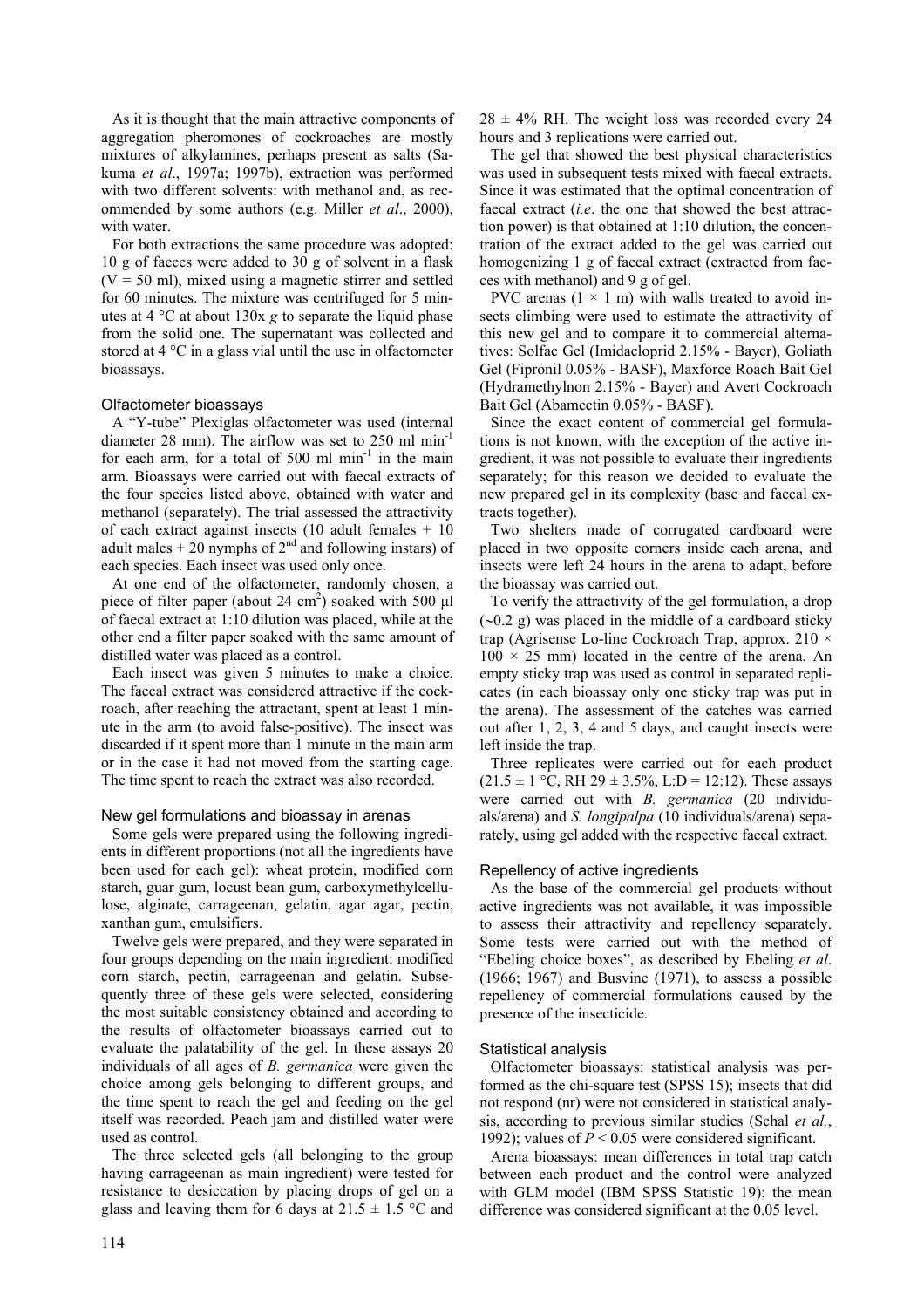

**Figure 1.** Response to *B. germanica* methanol faecal extracts (*B. germanica*: χ 2 = 35.103, *P* ≈ 0; *S. longipalpa*:  $\chi^2$  = 5.444, *P* = 0.02).



**Figure 3.** Response to *B. orientalis* methanol faecal extracts (*B. orientalis:*  $\chi^2 = 23.248$ ,  $P \approx 0$ ; *P. americana:*  $\chi^2 = 11.267, P = 0.01$ .

## **Results and discussion**

Intra and inter-specific attraction of faecal extracts

The intraspecific attractivity of aqueous faecal extracts was very low for all the tested species, and the interspecific attractivity was negligible. Given the high number of insects that gave no response, no statistical significance was calculated  $(P > 0.05)$ .

Faecal extracts obtained with methanol always showed a good intraspecific attractivity, above all with immature instars.

Interspecific attraction was recorded with faecal extracts of *S. longipalpa* in the presence of *B. germanica* and *vice-versa* as well as with *B. orientalis* and *P. americana* and *vice-versa*. The intraspecific attractivity was always higher than any interspecific. Detailed results are shown in figures 1-4.

Excluding insects that gave no response (nr), in all cases of intraspecific attraction there was statistical significance of the responses ( $P < 0.05$ ), while in cases of interspecific attraction there was significance in the



**Figure 2.** Response to *S. longipalpa* methanol faecal extracts (*S. longipalpa*:  $\chi^2 = 20.571$ ,  $P \approx 0$ ; *B. germanica*:  $\chi^2 = 4.5, P = 0.034.$ 



**Figure 4.** Response to *P. americana* methanol faecal extracts (*P. americana*: χ 2 = 26.133, *P* ≈ 0; *B. orientalis*:  $\chi^2 = 16.2, P \approx 0$ ).

methanol extracts of *S. longipalpa* against *B. germanica* and *vice-versa*, and in those of *B. orientalis* against *P. americana* and *vice-versa*.

Considering all the 40 insects used in each test in statistical analysis to calculate  $\chi^2$  and *P*, and aggregating those who gave no response to those who have been attracted to the control, we would have seen  $P \leq 0.05$  for the intraspecific attractivity of *S. longipalpa*, *B. germanica* and *P. americana* extracts, while  $P = 0.058$  for *B. orientalis*.

#### New gel formulations

The best gel out of the twelve preparations was chosen for arena bioassays; results of preliminary tests are shown in table 1. In the tests for assessing resistance to desiccation this gel only showed a 20% weight loss in 6 days, much less than most of the commercial gel baits (40-60%). The new gel showed a good preservability if kept refrigerated, maintaining the original features for 8-12 months; however, this is an experimental product, not intended for commercial use, thus further improvable.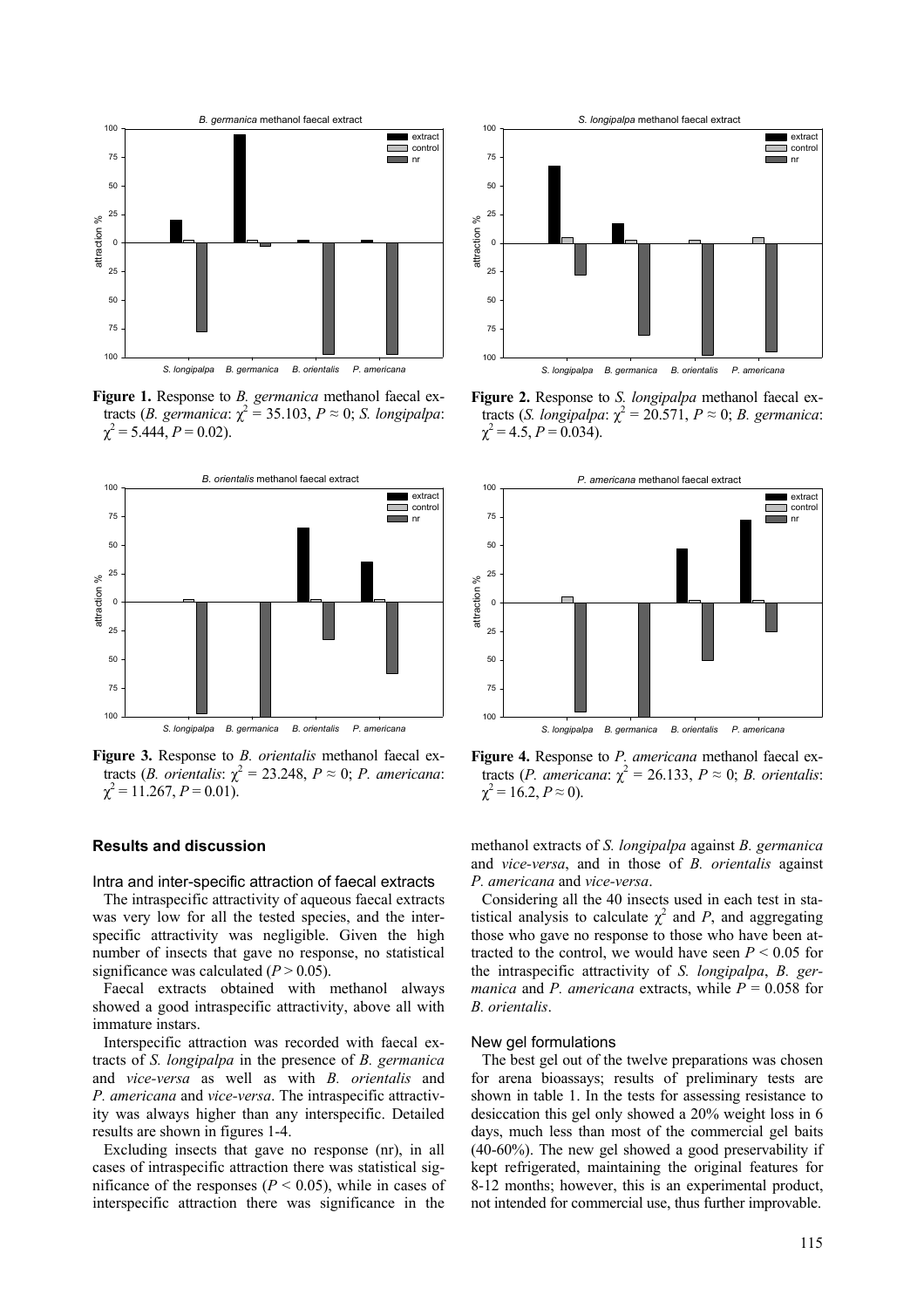| Gel                         | % olfactometer<br>positive responses | Average time<br>to reach the gel<br>$(sec.)$ (max 300 sec.) | Average time<br>spent on the gel<br>$(sec.)$ (max 60 sec.) |
|-----------------------------|--------------------------------------|-------------------------------------------------------------|------------------------------------------------------------|
| AM01                        | 10                                   | 212                                                         | 11                                                         |
| AM02                        | 5                                    | 190                                                         |                                                            |
| <b>P01</b>                  | 25                                   | 250                                                         | 21                                                         |
| P <sub>02</sub>             | 20                                   | 168                                                         | 18                                                         |
| P <sub>0</sub> 3            | 35                                   | 109                                                         | 33                                                         |
| F60                         | 35                                   | 144                                                         | 31                                                         |
| F61                         | 75                                   | 115                                                         | 49                                                         |
| F62                         | 50                                   | 187                                                         | 40                                                         |
| F63                         | 65                                   | 99                                                          | 51                                                         |
| F64                         | 65                                   | 120                                                         | 44                                                         |
| F65                         | 40                                   | 234                                                         | 38                                                         |
| G44                         | 40                                   | 177                                                         | 18                                                         |
| Control 1 (peach jam)       | 85                                   | 93                                                          | 55                                                         |
| Control 2 (distilled water) | 5                                    | 219                                                         | 4                                                          |

**Table 1.** Percentage of positive responses, average time to reach gel and average time spent feeding on it, in preliminary olfactometer bioassays with *B. germanica*.

**Table 2.** Average differences in trap catch between control (empty trap) and each gel product in *B. germanica* (number of insects out of 20) and statistical significance.

| Product                               | Average trap<br>$\text{catch} \pm \text{SE}$ | Average difference<br>in trap catch $\pm$ SE | Significance |
|---------------------------------------|----------------------------------------------|----------------------------------------------|--------------|
| New Gel + B. germanica faecal extract | 20                                           | $17.333 \pm 0.667$                           | $\approx$ 0  |
| Solfac Gel                            | $9.333 \pm 0.667$                            | $6.667 \pm 0.942$                            | 0.002        |
| Goliath Gel                           | $12.333 \pm 1.667$                           | $9.667 \pm 1.795$                            | 0.000        |
| Maxforce Roach Bait Gel               | $4.333 \pm 0.882$                            | $1.667 \pm 1.106$                            | 0.777        |
| Avert Cockroach Bait Gel              | $7.333 \pm 0.667$                            | $4.667 \pm 0.943$                            | 0.030        |
| Control                               | $2.667 \pm 0.7$                              |                                              |              |

**Table 3.** Average differences in trap catch between control (empty trap) and each gel product in *S. longipalpa* (number of insects out of 10) and statistical significance.

| Product                                          | Average trap<br>$\text{catch} \pm \text{SE}$ | Average difference<br>in trap catch $\pm$ SE | Significance |
|--------------------------------------------------|----------------------------------------------|----------------------------------------------|--------------|
| New Gel $+ S$ . <i>longipalpa</i> faecal extract | $9.667 \pm 0.333$                            | $9 \pm 0.471$                                | $\approx$ 0  |
| Solfac Gel                                       | $2.333 \pm 0.333$                            | $1.667 \pm 0.471$                            | 0.348        |
| Goliath Gel                                      | $4.333 \pm 0.882$                            | $3.667 \pm 0.943$                            | 0.006        |
| Maxforce Roach Bait Gel                          | $1.667 \pm 0.882$                            | $1 \pm 0.942$                                | 0.800        |
| Avert Cockroach Bait Gel                         |                                              | $1.333 \pm 0.333$                            | 0.567        |
| Control                                          | $0.667 \pm 0.333$                            |                                              |              |

The results of the arena assays, to evaluate the attractivity of a gel drop placed inside a sticky trap (tables 2 and 3; figures 5 and 6), showed that the gel mixed with faecal extract has always been more attractive than other formulated gels, used as comparison. Regarding *B. germanica*, the new gel was the only product able to attract into the sticky trap 100% of insects placed in the arenas within 5 days. All the products, except for Maxforce, were statistically different from the control.

Regarding *S. longipalpa*, the attractivity of the new gel containing faecal extracts is more than twice higher than commercial products, and it has led to the capture of 96.7% of insects in 5 days. In these bioassays the new gel and Goliath were statistically different from control.

#### Repellency of active ingredient

The average repellency  $\pm$  standard deviation, ranged from 1.25  $\pm$  1.37% in control (no product), to 3.33  $\pm$ 1.29% in Solfac Gel; this indicated that the repellency of commercial gel bait was very low. Values of repellency were not statistically different from the repellency of the control. This is probably due to the very low amount of a.i. present in bait. For this reasons we can assume that the discrepancy caused by the absence of insecticide in the new gel formulation was insignificant. Also Durier and Rivault (2000b) showed that the presence or absence of fipronil did not influence the level of attractivity of Goliath gel.

In this study we measured and improved two important factors influencing the efficiency of gel bait: the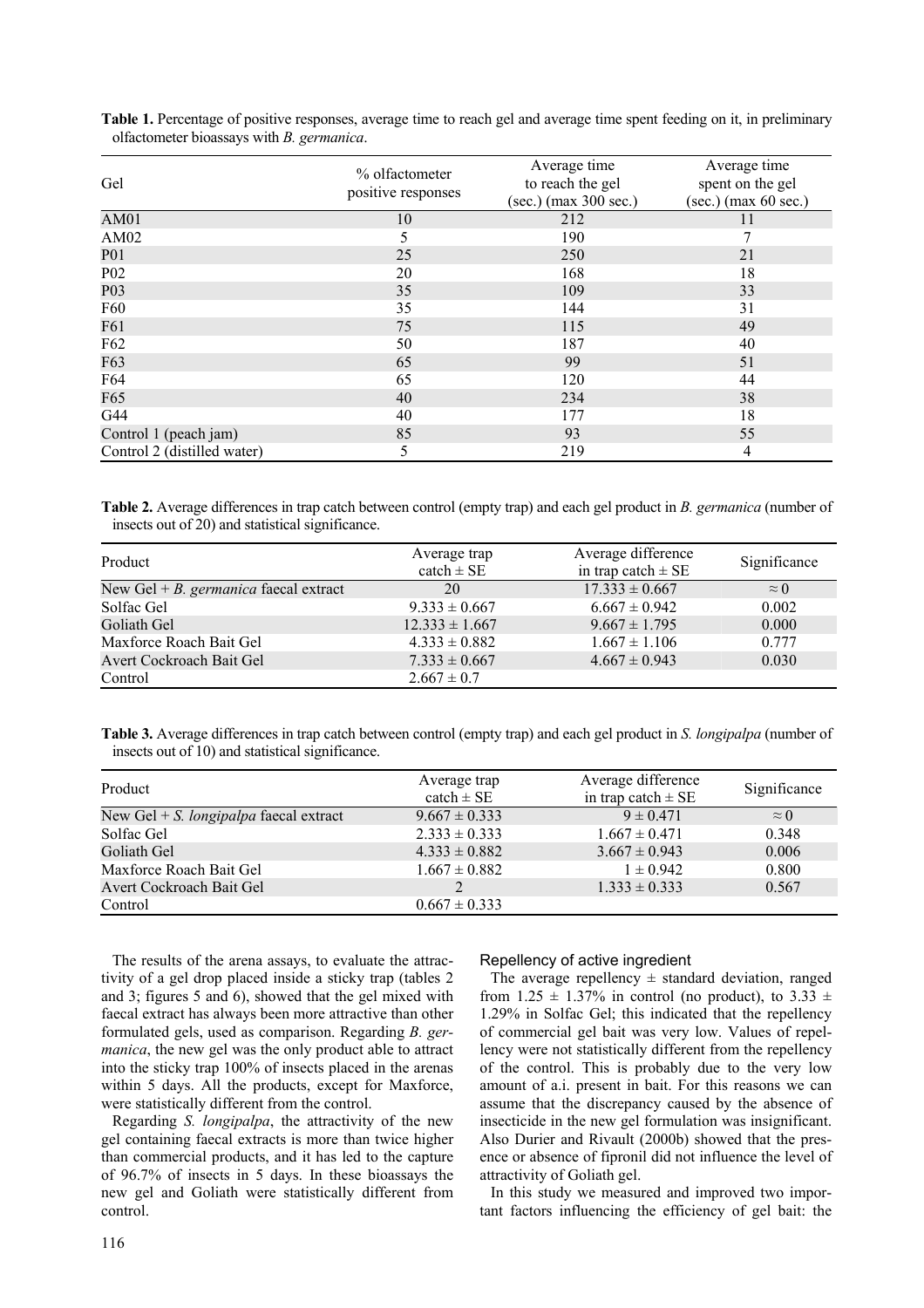

**Figure 5.** Intraspecific attractivity of the new gel with *B. germanica* faecal extracts.

food base in term of bait stability and feeding stimulation, and the attractivity using faecal extracts.

In conclusion, the cockroach faecal extracts obtained with methanol can effectively increase the attractivity of bait, especially if combined with a gel with good texture and durability.

#### **Acknowledgement**

Part of the research was carried out during PhD in Agricultural Entomology  $(21<sup>st</sup>$  cycle) of the first author at "Università Cattolica del Sacro Cuore" and "*Alma Mater Studiorum* Università di Bologna". This article reports the results of research only. Mention of a commercial or proprietary product does not constitute an endorsement of the product by the authors.

# **References**

- AJJAN I., ZHANG D.-Y., ROBINSON W. H., 1997.- Certified fresh gel baits: laboratory evaluations show gel baits remain attractive and effective on German cockroaches for months.- *Pest Control Technology*, 25 (6): 47, 50-52, 56.
- APPEL A. G., 1992.- Performance of gel and paste bait products for German cockroach (Dictyoptera: Blattellidae) control: laboratory and field studies.- *Journal of Economic Entomology*, 85 (4): 1176-1183.
- APPEL A. G., BENSON E. P., 1995.- Performance of abamectin bait formulations against German cockroaches (Dictyoptera: Blattellidae).- *Journal of Economic Entomology*, 88 (4): 924-931.
- APPEL A. G., TANLEY M. J., 2000.- Laboratory and field performance of an Imidacloprid gel bait against German cockroaches (Dictyoptera: Blattellidae).- *Journal of Economic Entomology*, 93 (1):112-118.
- BELL W. J., PARSON C., MARTINKO A., 1972.- Cockroach aggregation pheromones: analysis of aggregation tendency and species specificity (Orthoptera: Blattidae).- *Journal of Kansas Entomological Society*, 45: 414-421.
- BUSVINE J. R., 1971.- *A critical review of the techniques for testing insecticides*.- Commonwealth Agricultural Bureax, London, UK.



**Figure 6.** Intraspecific attractivity of the new gel with *S. longipalpa* faecal extracts.

- DURIER V., RIVAULT C., 2000a.- Food bait preference in German cockroach, *Blattella germanica* (L.) (Dictyoptera: Blattellidae), pp. 113-119. In: *Proceedings of the International Conference on Urban Pests*, Prague, 1999.
- DURIER V., RIVAULT C., 2000b.- Comparisons of toxic baits for controlling the cockroach, *Blattella germanica*: attractiveness and feeding stimulation.- *Medical and Veterinary Entomology*, 14: 410-418.
- DURIER V., RIVAULT C., 2002.- Influence of a novel object in the home range of the cockroach, *Blattella germanica*.- *Medical and Veterinary Entomology*, 16: 121-125.
- EBELING W., WAGNER R. E., REIERSON D. A., 1966.- Influence of repellency on the efficacy of blatticides. I. Learned modification of behavior of the German cockroach.- *Journal of Economic Entomology*, 59 (6): 1374-1388.
- EBELING W., REIERSON D. A., WAGNER R. E., 1967.- Influence of repellency on the efficacy of blatticides. II. Laboratory experiments with German cockroach.- *Journal of Economic Entomology*, 60 (5): 1375-1390.
- ISHII S., KUWAHARA Y., 1967.- An aggregation pheromone of the German cockroach *Blattella germanica* L. (Orthoptera: Blattellidae). 1. Site of the pheromone production.- *Applied Entomology and Zoology*, 2: 203-217.
- ISHII S., KUWAHARA Y., 1968.- Aggregation of German cockroach (*Blattella germanica*) nymphs.- *Experientia*, 24: 88-89.
- KAAKEH W., BENNET G. W., 1999.- Developmental stage- and gender-dependent differential susceptibility of German cockroaches (Dictyoptera: Blattellidae) to various commercial baits.- *Journal of Agricultural and Urban Entomology*, 16 (1): 9-24.
- MILLER D. M., KOEHLER P. G., NATION L., 2000.- Use of faecal extract trails to enhance trap catch in German Cockroach (Dictyoptera: Blattellidae) monitoring stations.- *Journal of Economic Entomology*, 93 (3): 865-870.
- NALYANYA G., LIANG D. S., KOPANIC R. J. Jr., SCHAL C., 2001.- Attractiveness of insecticide bait for cockroach control (Dictyoptera: Blattellidae): laboratory and field studies.- *Journal of Economic Entomology*, 94 (3): 686-693.
- ROTH L. M., COHEN S., 1973.- Aggregation in Blattaria.- *Annals of the Entomological Society of America*, 66 (6): 1315-1323.
- ROTH L. M., WILLIS E. R., 1960.- The biotic associations of cockroaches.- *Smithsonian Miscellaneous Collection*, 141: 1-470.
- RUST M. K., APPEL A. G., 1985.- Intra- and interspecific aggregation in some nymphal blattellid cockroaches (Dictyoptera: Blattellidae).- *Annals of the Entomological Society of America*, 78 (1): 107-110.